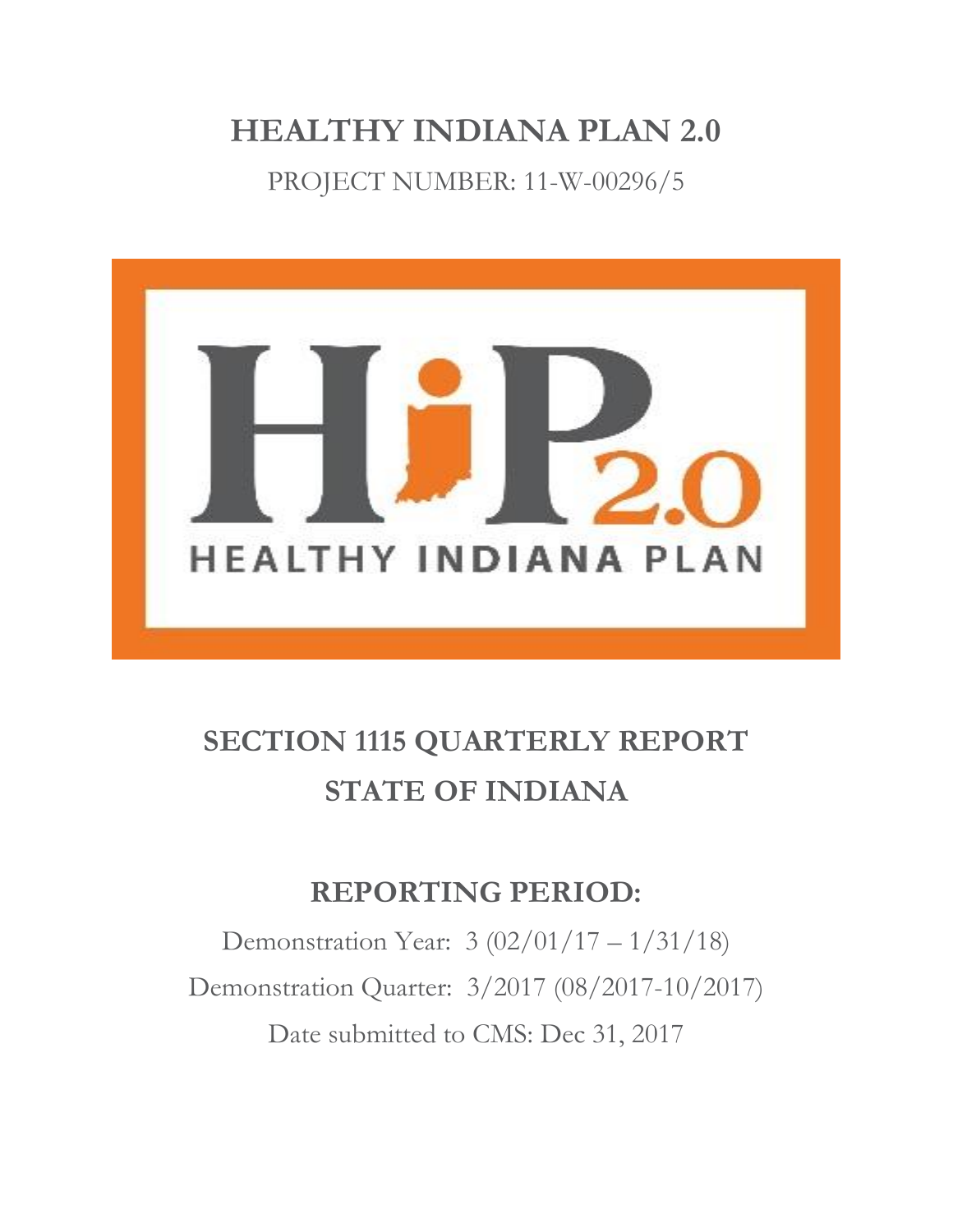#### **INTRODUCTION**

This Section 1115(a) demonstration provides authority for the State of Indiana to offer the Healthy Indiana Plan (HIP) 2.0. The HIP program provides access to health care coverage for adults through a consumer directed model which utilizes accounts similar to a health savings account called a Personal Wellness and Responsibility (POWER) Account coupled with a high-deductible health plan. Under HIP 2.0, Indiana creates new choices for low-income adults, such as the creation of the new Basic, Plus and HIP Link benefit packages, which are being implemented through the State plan. Other changes are effective through this demonstration, which provides authority for the charging of POWER Account contributions, and a defined contribution premium assistance program for individuals with employer sponsored insurance (ESI). The Centers for Medicare & Medicaid Services (CMS) has granted a waiver of requirements under section 1902(a) of the Social Security Act (the Act). The demonstration will be statewide and is approved for a 3-year period, from February 1, 2015 through January 31, 2018.

With this demonstration, Indiana expects to achieve the following to promote the objectives of title XIX:

- Promoting increased access to health care services;
- Encouraging healthy behaviors and appropriate care, including early intervention, prevention, and wellness;
- Increasing quality of care and efficiency of the health care delivery system; and
- Promoting private market coverage and family coverage options through HIP Link to reduce network and provider fragmentation within families.

Over the 3-year period, Indiana seeks to demonstrate the following:

- Whether a monthly payment obligation linked to a POWER Account will result in more efficient use of health care services;
- Whether the incentives established in this demonstration for beneficiaries to obtain preventive services and engage in healthy behaviors will result in better health outcomes and lower overall health care costs; and
- Whether POWER account contributions in lieu of cost sharing for individuals participating in the HIP Plus Plan will affect enrollment, utilization, and the use of preventive and other services by beneficiaries.

#### **The State of Indiana respectfully submits year three, quarter three Healthy Indiana Plan 1115(a) demonstration report.**

**State Contact** Natalie Angel ▪ HIP Director Indiana Medicaid ▪ Indiana Family and Social Services Administration 402 W. Washington St., Room W374 *▪* MS07 *▪* Indianapolis, IN 46204 O: (317) 234-5547*▪* [Natalie.Angel@fssa.in.gov](mailto:Natalie.Angel@fssa.in.gov) *▪* <http://www.in.gov/fssa>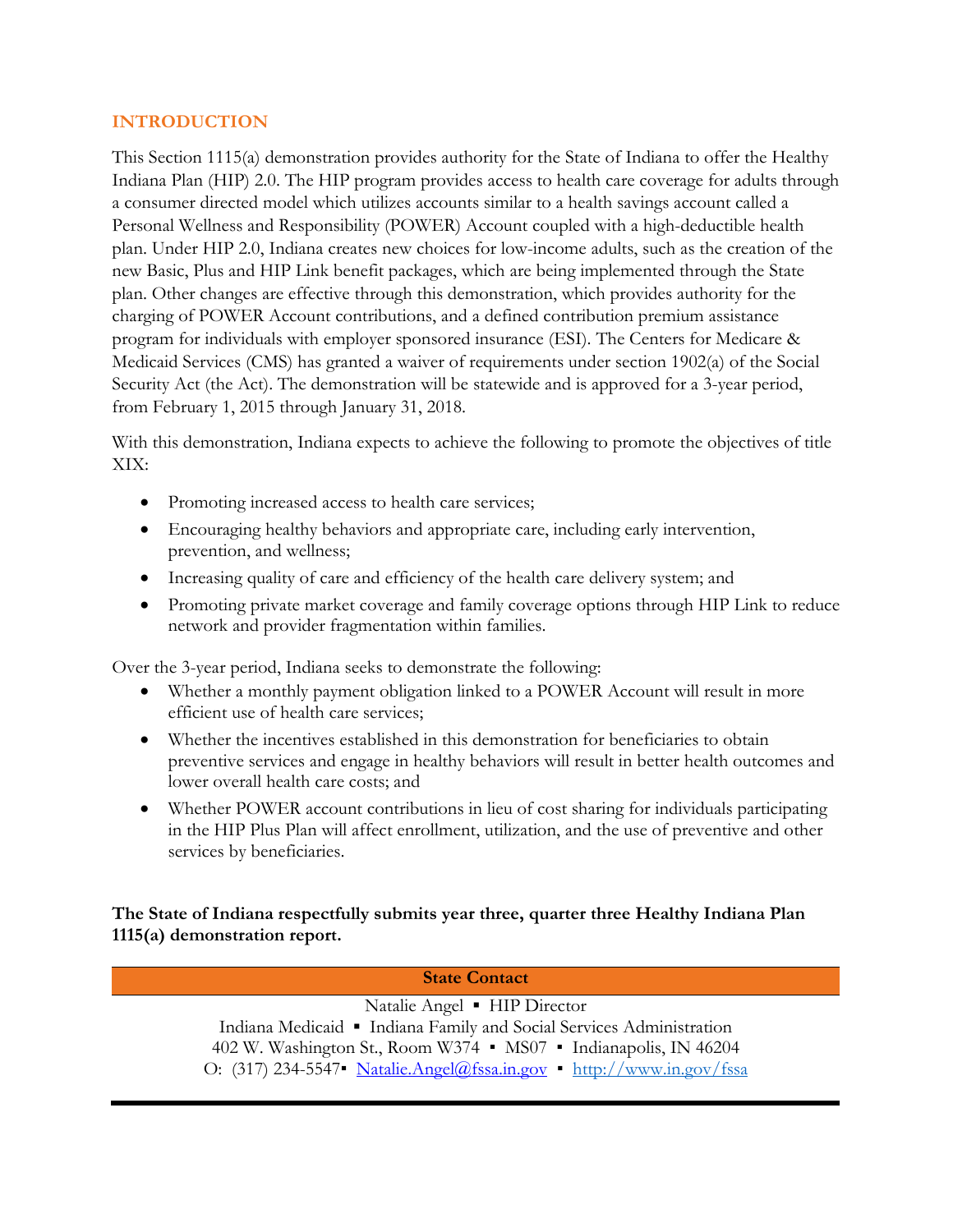#### **KEY EVENTS**

On August 31, 2017, the State held the required annual public forum on the HIP 2.0 program. The Medicaid Advisory Committee was again used as the venue for this public forum. Interim Medicaid Director Allison Taylor provided an update on the program, highlighting overall program enrollment, presumptive eligibility and some key utilization statistics for non-emergent ER use and rates of preventive treatment.

Attendees at the public forum represented a variety of organizations from professional associations, community health providers, advocacy organizations and HIP 2.0 Managed Care Entities. Organizations included the Indiana Primary Health Care Association, Indiana Hospital Association, Indiana Minority Health Coalition, Indiana University Health, St. Vincent Health, Covering Kids and Families and Anthem. After the state presentation, approximately 10 individuals provided public comment. Comments ranged from individual member anecdotes and testimonials to the impact of HIP 2.0 on a particular community or population.

The vast majority of speaker comments and testimony was highly favorable to the HIP 2.0 program. Speakers expressed their continued support of HIP 2.0 and were positive about continuing their relationships with the program, the state, and stakeholder groups moving forward. Several speakers mentioned their organizational goals to continue to identify and enroll HIP eligible individuals moving toward full enrollment. To that end, several speakers encouraged the continuation and even expansion of data sharing to help meet this goal. One speaker specifically addressed the challenge of overcoming the stigma of Medicaid and convincing people that this program was something they deserved to participate in and benefit from. He praised the unique HIP marketing programs that help elevate the program as a "public commodity" and not a program to be stigmatized.

# **OPERATIONAL CHALLENGS & ACHIEVEMENTS**

Operational focus in this quarter remained on developing business and system design changes to incorporate new HIP program design elements requested in the HIP waiver extension application. While awaiting CMS approval, the State moved forward with system design in order to be prepared for implementation of changes in 2018. The state is awaiting approval of our 1115 waiver extension request.

#### **ENROLLMENT BY INCOME LEVEL AND BENEFIT PLAN**

**Table 1** details HIP 2.0 enrollment by FPL and benefit plan. There were 403,855 fully enrolled members as of October 31, 2017, these numbers do not include those who are conditionally eligible and will move into HIP Plus if they make a POWER Account contribution or Basic if they do not. The total number of enrollees into the program have increased by 849 since last quarter. There were 263,838 individuals (65.3%) making their POWER Account contributions and receiving HIP Plus benefits. We continue to see most of the lowest income members (60.2%), under 23% FPL making POWER Account contributions. At the end of the quarter, 68,377 individuals (16.9% of total enrollees) had income over 100% FPL.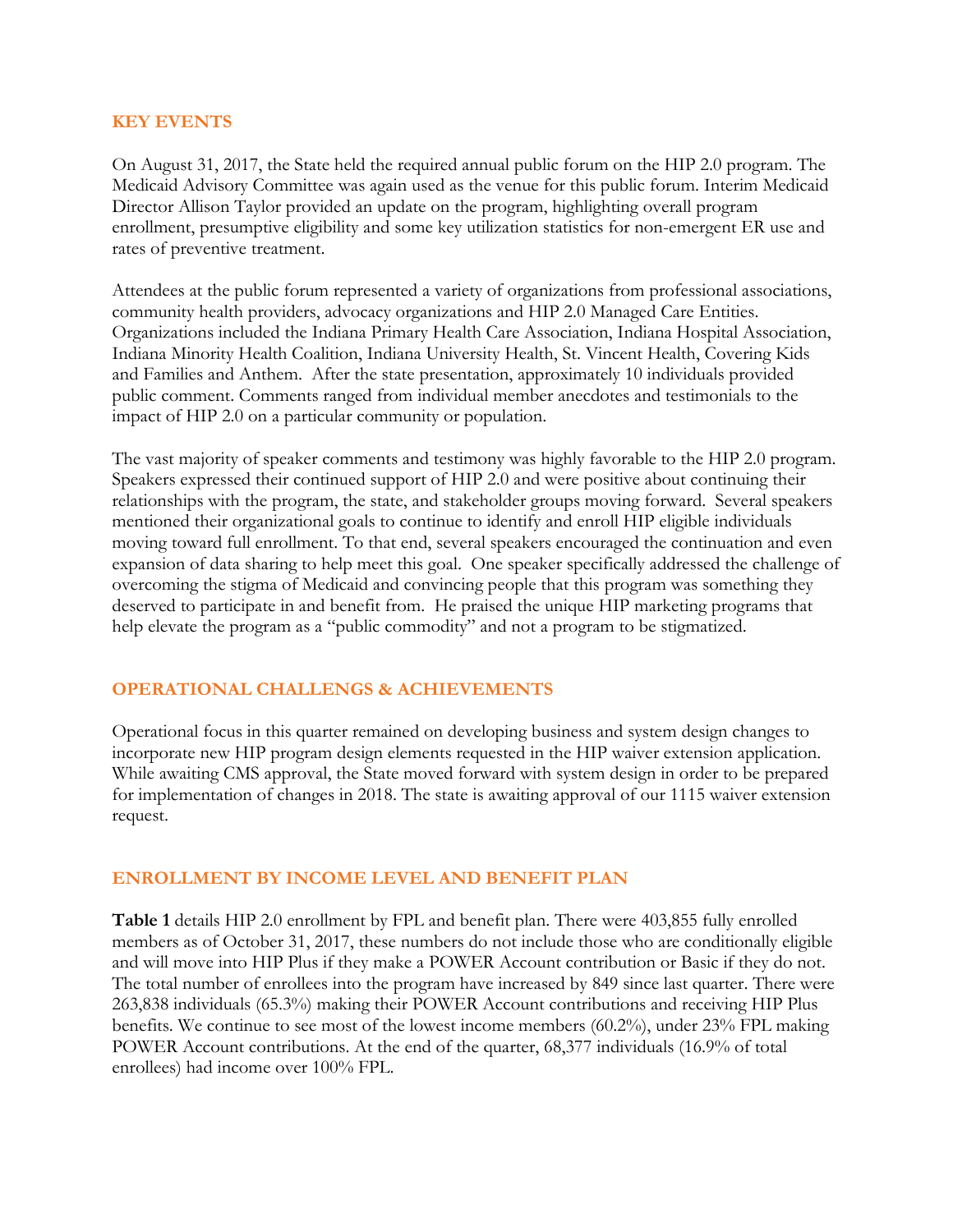|                       | <b>Basic</b> |         |                       |                                             | <b>Plus</b>  |         |                   |                                            |                                       |
|-----------------------|--------------|---------|-----------------------|---------------------------------------------|--------------|---------|-------------------|--------------------------------------------|---------------------------------------|
|                       | <b>State</b> | Regular | <b>Basic</b><br>Total | Percentage<br>of Basic<br><b>Enrollment</b> | <b>State</b> | Regular | <b>Plus Total</b> | Percentage<br>of Plus<br><b>Enrollment</b> | <b>Total HIP</b><br><b>Enrollment</b> |
| $<$ 23%               | 43,510       | 34,345  | 77,855                | 39.8%                                       | 61,261       | 56,689  | 117,950           | 60.2%                                      | 195,805                               |
| $23 -$<br>$50\%$      | 5,346        | 8,214   | 13,560                | 37.8%                                       | 7,470        | 14,878  | 22,348            | 62.2%                                      | 35,908                                |
| $51 -$<br>75%         | 5,859        | 12,207  | 18,066                | 37.1%                                       | 8,727        | 21,935  | 30,662            | 62.9%                                      | 48,728                                |
| 76-<br>100%           | 5,485        | 13,272  | 18,757                | 34.1%                                       | 9,280        | 27,000  | 36,280            | 65.9%                                      | 55,037                                |
| Total<br>$< 101\%$    | 60,200       | 68,038  | 128,238               | 38.2%                                       | 86,738       | 120,502 | 207,240           | 61.8%                                      | 335,478                               |
| $101 -$<br>138%       | 4,281        | 5,579   | 9,860                 | 15.5%                                       | 13,484       | 40,162  | 53,646            | 84.5%                                      | 63,506                                |
| >138<br>$\frac{0}{0}$ | 1,867        | 52      | 1,919                 | 39.4%                                       | 2,628        | 324     | 2,952             | 60.6%                                      | 4,871                                 |
| Grand<br>Total        | 66,348       | 73,669  | 140,017               | 34.7%                                       | 102,850      | 160,988 | 263,838           | 65.3%                                      | 403,855                               |

**Table 1: Enrollment at the End of Quarter 3 (October 31, 2017)**

\*Source: SSDW/EDW

# **POWER ACCOUNT CONTRIBUTION FROM THIRD PARTIES**

**Tables 2** and **3** outline the total number of members who received help paying PAC from either an employer or a participating non-profit organization during Q3 2017. The number of employers electing to make POWER Account contributions in the quarter was 201, these employers made contributions on behalf of 218 members. In this quarter, there was a significant increase in the number of employers participating, growing from 37 employers to 201 and from 41 members to 218. Also, there were 65 non-profit organizations that made contributions on behalf of 1,891 members, we see that this number has increased from 60 to 65 since last quarter (Q2).

Third party contributions continue to represent a very small portion of the overall program. These numbers represent those groups that have made a formal arrangement with a MCE to pay on behalf of another individual. The State may not be aware of informal arrangements or payments on behalf of members, including those from friends or relatives.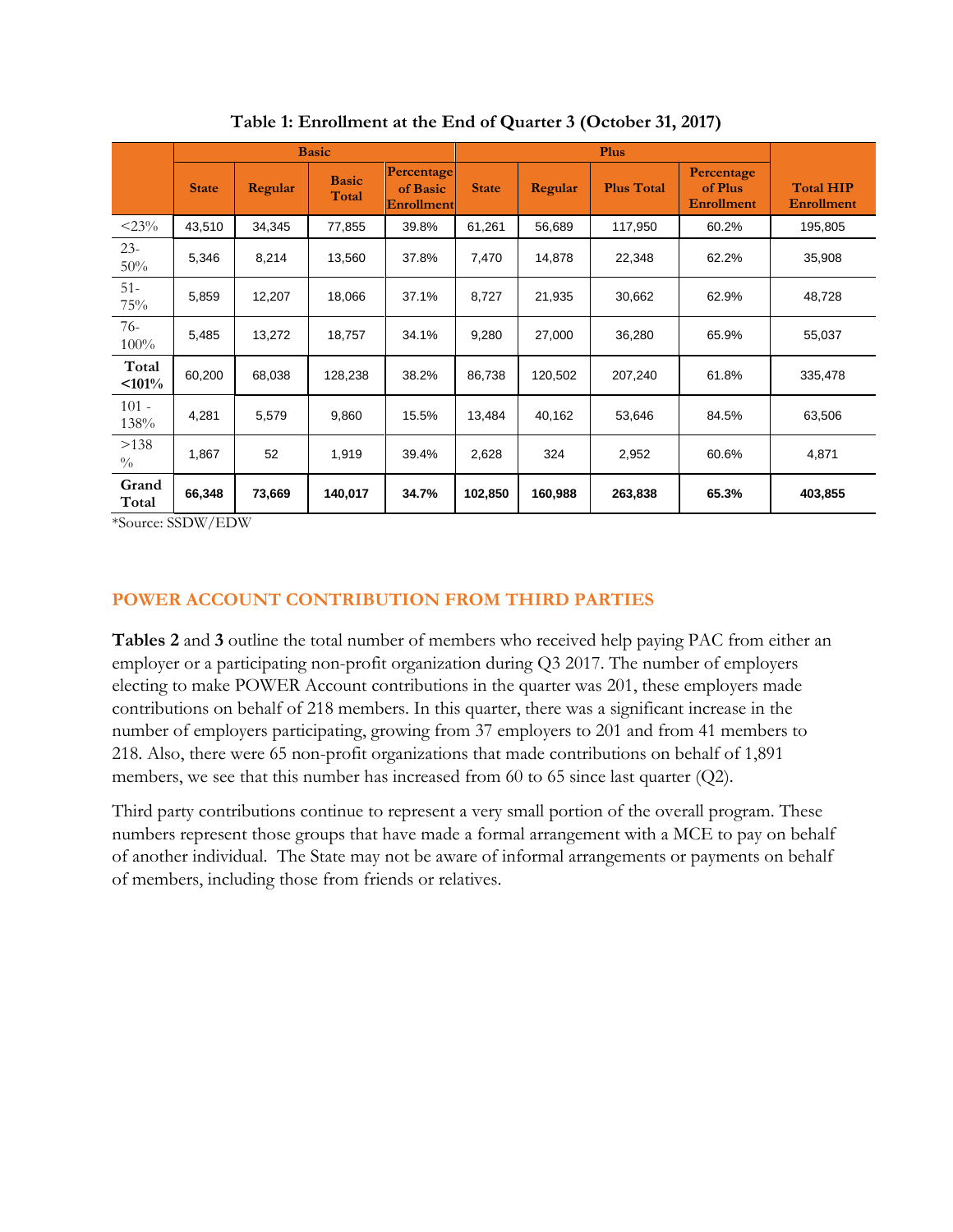### **Table 2: Employer Power Account Contributions during Quarter 3 (Aug – October 2017)**

|                                                                       | Total       |
|-----------------------------------------------------------------------|-------------|
| Number of Employers Participating                                     | 267         |
| Number of Members on Whose Behalf an Employer Makes a<br>Contribution | 371         |
| Total Amount of Employer Contributions                                | \$14,197.97 |
| Average Amount of Employer Contributions                              | \$38.27     |

\*Source: OMPP Quality and Reporting

# **Table 3: Non-Profit Organization Power Account Contributions during Quarter 3 (Aug – October 2017)**

|                                                                              | Total    |
|------------------------------------------------------------------------------|----------|
| Number of Non Profit Organizations Participating                             | 176      |
| Number of Members on Whose Behalf a Non Profit Makes a<br>Contribution       | 2,337    |
| Total Amount of Non Profit Contributions                                     | \$39,140 |
| Average Amount of Non Profit Contributions                                   | \$16.75  |
| $*CON \sim \sim \sim \sim \sim \sim \sim \sim \sim \sim \sim \sim \sim \sim$ |          |

\*Source: OMPP Quality and Reporting

# **DISENROLLMENT**

**Table 4** represents the number of individuals that were dis-enrolled from the program for failure to pay their required POWER Account Contribution. In this quarter, out of the 68,377 members with incomes over 100% of the FPL, 3,221 members were disenrolled, which is about 4.7 % of the population.

#### Table 4: Closure for Failure to Pay Power Account during Quarter 3 (Aug – October 2017)

| FPI           | <b>Count</b> | <b>Description</b>                       |
|---------------|--------------|------------------------------------------|
| $FPL > 100\%$ | 3,221        | Failure to make payment to power account |

\*Source: SSDW/EDW

# **CLOSURES & REASONS**

**Table 5** documents that 45,104 individuals left the HIP 2.0 program in Q3 2017. 5,925 of those were individuals who moved to a different Medicaid program outside of HIP. 39,179 individuals were closed out of the program all together. The closure reasons listed in the tables below continue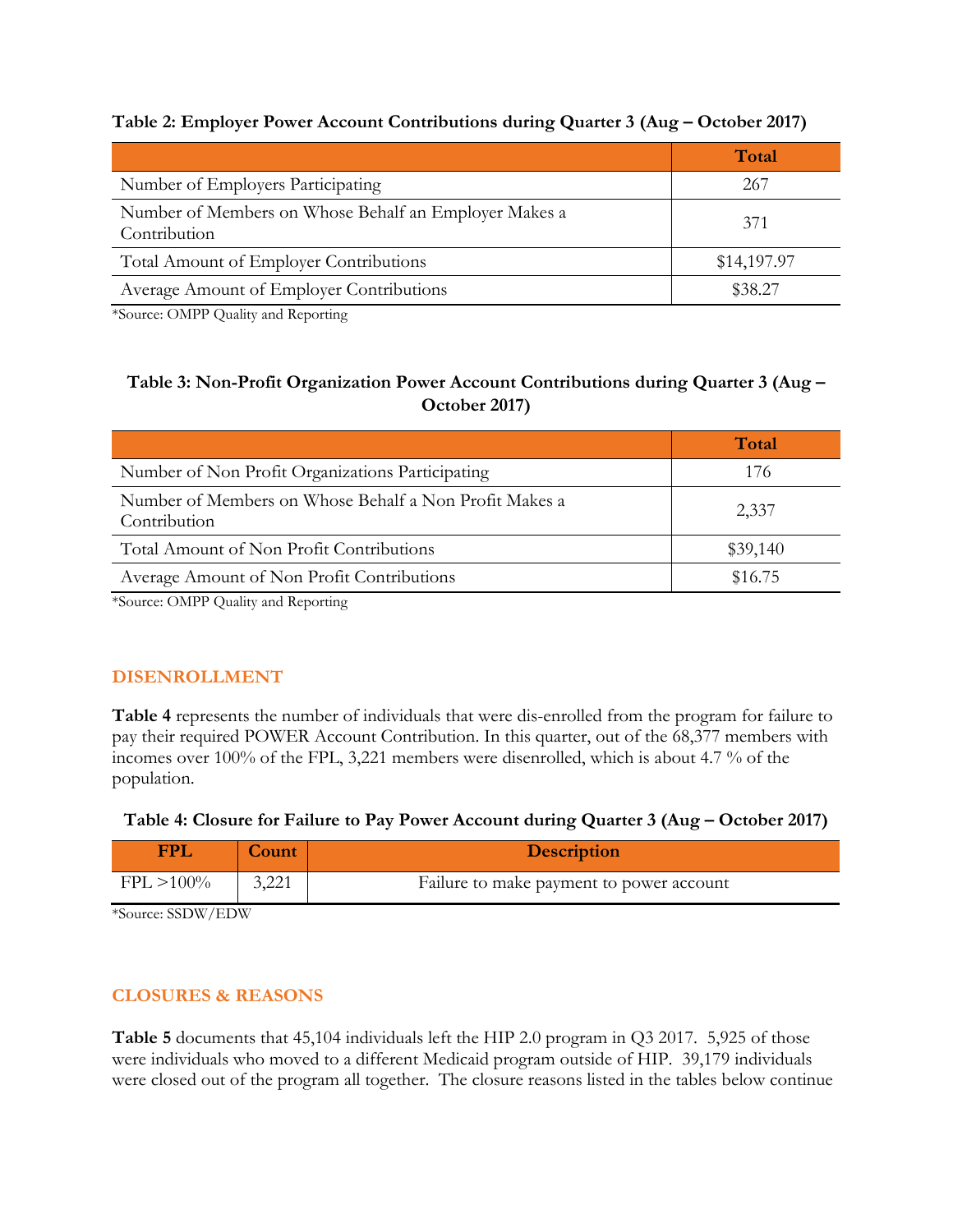to reflect non-compliance with redetermination and an increase in income as the main reasons for leaving the program. The numbers below show closures and do not account for the members who may have come back to the State and been reopened. Upon termination, individuals can have their eligibility restored if they return their paperwork within 90 days.

| <b>HIP</b> category | <b>Moved to Another Medicaid</b><br>Category (Non HIP) | <b>Moved Out of the Medicaid</b><br>Program |  |
|---------------------|--------------------------------------------------------|---------------------------------------------|--|
| Regular Plus        | 1,775                                                  | 14,221                                      |  |
| Regular Basic       | 893                                                    | 11,906                                      |  |
| <b>State Basic</b>  | 909                                                    | 6,455                                       |  |
| State Plus          | 2,305                                                  | 6,361                                       |  |
| Other               | 43                                                     | 236                                         |  |
| Totals              | 5,925                                                  | 39,179                                      |  |
| Total               |                                                        | 45,104                                      |  |

**Table 5: Closures during Quarter 3 (Aug – October 2017)**

\*Source: SSDW/EDW

**Table 6** lists the five most common reasons for all HIP 2.0 closure (above and below 100% FPL). The most common reason for closure in this quarter was that the individual failed to comply with or complete redetermination. The second most common closure reason was that the individual's income exceeded program eligibility standards. The same two reasons were the most common last quarter. There are many other closures for a variety of other reasons and the below counts do not include all closures.

| <b>Number of Closures</b> | Reason                                                       |  |  |
|---------------------------|--------------------------------------------------------------|--|--|
| 12,470                    | Individual failed to comply with or complete redetermination |  |  |
| 8,247                     | Individual income exceeds program eligibility standards      |  |  |
| 3,839                     | Individual is not an Indiana resident                        |  |  |
| 3,221                     | Individual failed to make POWER Account contribution         |  |  |
| 1,125                     | Individual eligible for SSI related income                   |  |  |

Table 6: All Closures -Top 5 reasons during Quarter 3 (Aug – October 2017)

\*Source: SSDW/EDW

When the closure reasons are broken out for those above and below 100% FPL there are some differences. **Table 7** shows the most common closure reason for members under 100% FPL was failure to comply with or complete redetermination. **Table 8** shows the most common closure reason for members above 100% FPL, is an increase in income that exceeds program eligibility standards. These individuals are referred to the Marketplace for coverage.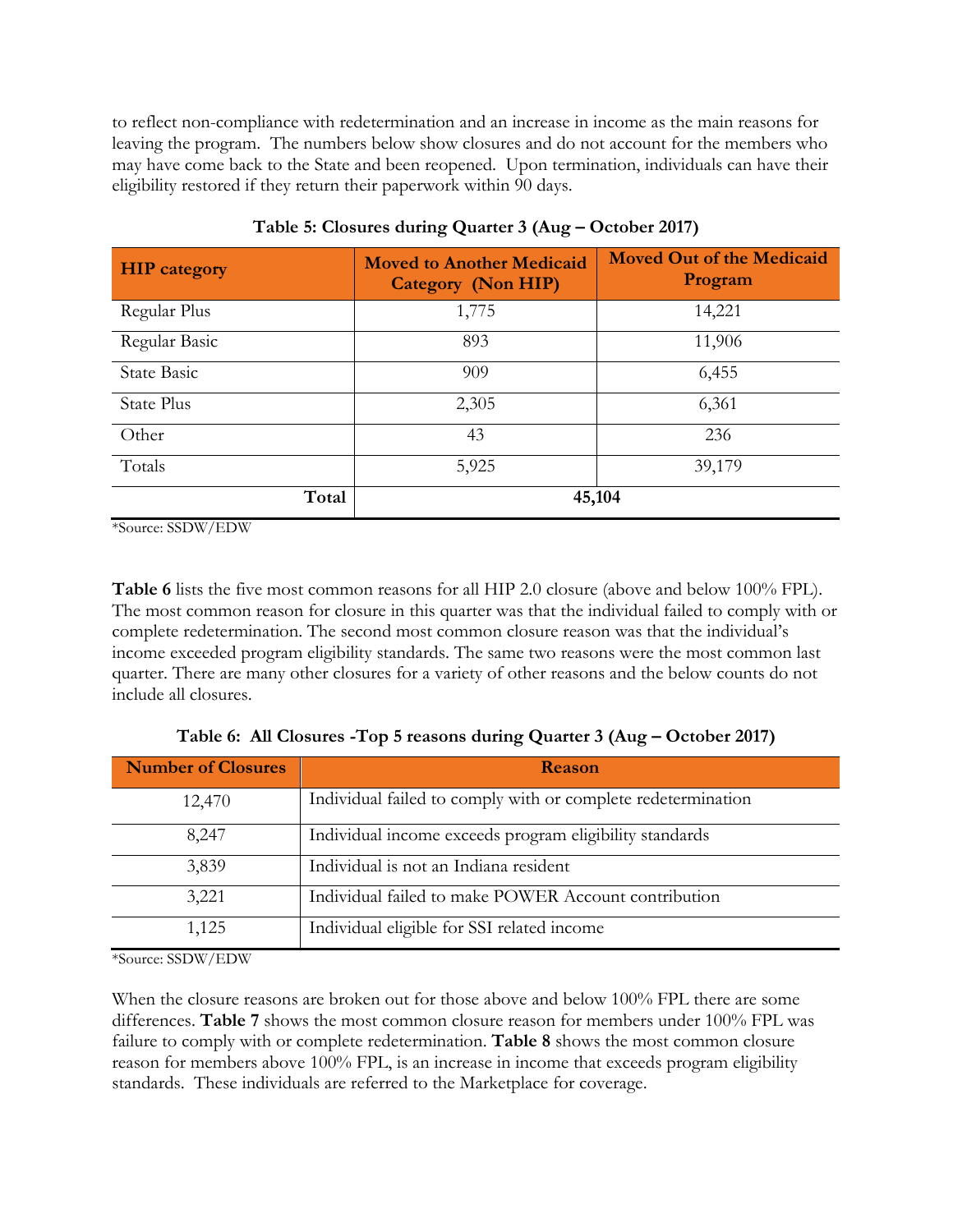| <b>Number of Closures</b> | Reason                                                      |
|---------------------------|-------------------------------------------------------------|
| 11,210                    | Individual fails to comply with or complete redetermination |
| 3,460                     | Individual is not an Indiana resident                       |
| 2,477                     | Individual income exceeds program eligibility standards     |
| 1,090                     | Individual eligible for SSI related income                  |
| 628                       | Written voluntary withdrawal from assistance                |

**Table 7: Closures 100% FPL and Under – Top 5 Reasons in Quarter 3 (Aug – October 2017)**

\*Source: SSDW/EDW

| <b>Number of Closures</b> | Reason                                                      |  |  |  |
|---------------------------|-------------------------------------------------------------|--|--|--|
| 5,770                     | Individual income exceeds program eligibility standards     |  |  |  |
| 3,221                     | Individual failed to make POWER Account contribution        |  |  |  |
| 1,175                     | Individual fails to comply with or complete redetermination |  |  |  |
| 379                       | Individual is not an Indiana resident                       |  |  |  |
| 362                       | Individual currently has Medicare Part A or Part B          |  |  |  |

\*Source: SSDW/EDW

#### **EMERGENCY ROOM UTILIZATION**

**Table 9** below documents the number of emergency room visits by HIP 2.0 members for calendar quarter 3. The data is collected on a paid basis not an incurred basis, meaning that this data reflects the claims paid during the experience period with a 90 day claims lag time. In this instance, Aug - October 2017 reporting period, shows the claims payment activity for the May - July 2017(Q2) experience period. In this quarter, we see that the number of ER non-emergent visits have decreased slightly since last quarter (1,867 less non-emergent visits).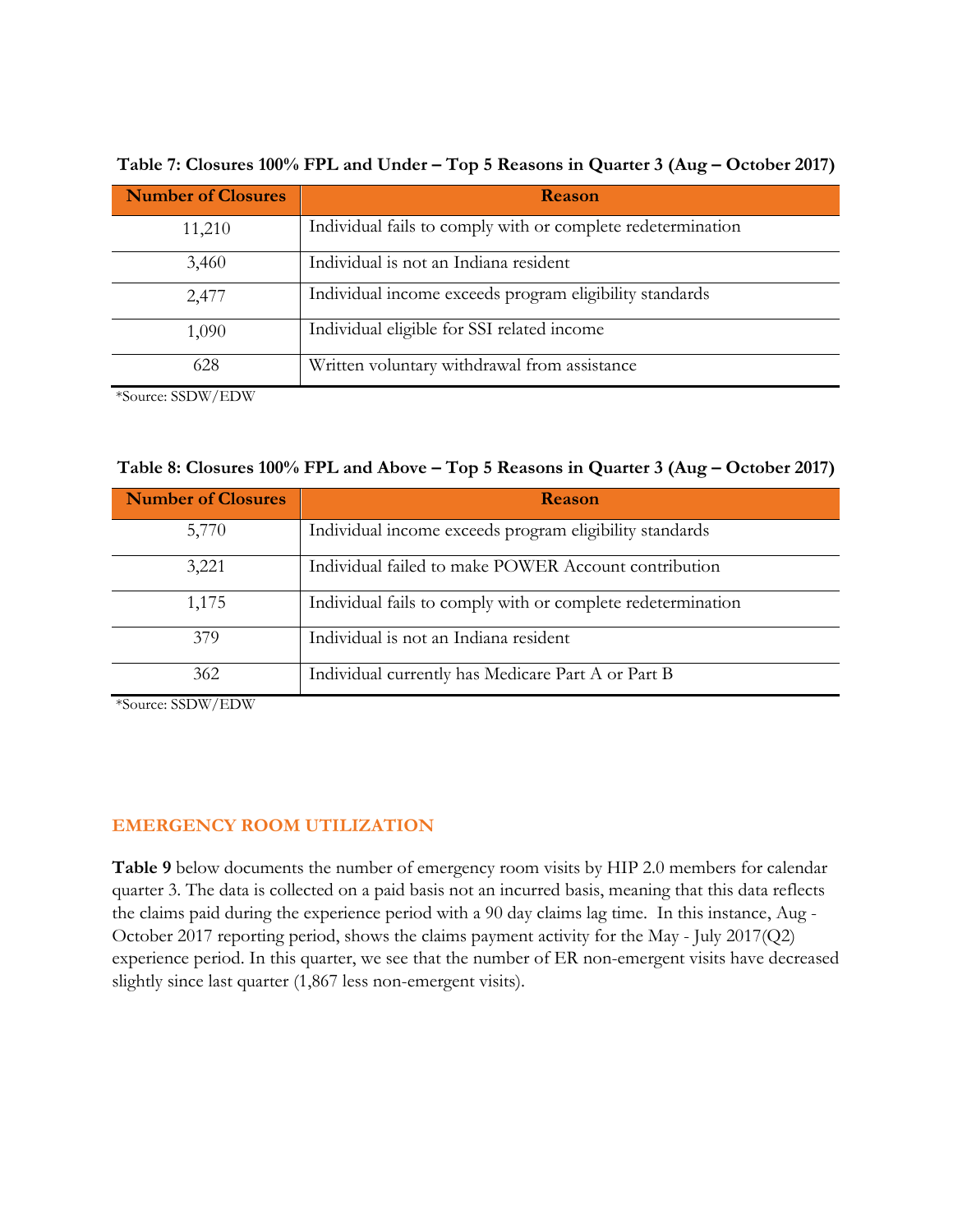# **Table 9: Emergency Room Utilization Calendar Quarter 3 (Aug – October 2017 reporting period)**

| Category   | Number of<br>ER visits in<br>the period | Number of<br><b>ER</b> visits<br>deemed<br>emergent | Number of<br>visits<br>deemed<br>non-<br>emergent | Number of<br><b>Adjudicated</b><br><b>ER</b> claims<br>per 1,000<br>members | <b>Percent of</b><br>claims<br>deemed<br>emergent | <b>Percent of</b><br>claims<br>deemed<br>non-<br>emergent |
|------------|-----------------------------------------|-----------------------------------------------------|---------------------------------------------------|-----------------------------------------------------------------------------|---------------------------------------------------|-----------------------------------------------------------|
| Plus       | 34,279                                  | 26,436                                              | 7,843                                             | 379                                                                         | $77.1\%$                                          | $22.9\%$                                                  |
| Basic      | 19,679                                  | 15,199                                              | 4,480                                             | 396                                                                         | $82.5\%$                                          | $17.5\%$                                                  |
| State Plan | 67,642                                  | 52,943                                              | 14,689                                            | 597                                                                         | 78.3%                                             | 21.7%                                                     |

\**Note: This table does not include CareSource data.*

\*Source: OMPP Quality and Reporting

# **ELIGIBILITY DETERMINATION and PROCESSING**

**Table 10** shows the typical processing time for each aid category by number of days from application to authorization and then from authorization to full eligibility. The State continues to report excellent application processing times.

| <b>Case Type</b> | <b>Average number of</b><br>days from<br>application to<br>Authorization | <b>Average number of</b><br>days from HIP<br>authorization to Full<br><b>Eligibility</b> | <b>Number of pending</b><br><b>HIP</b> applications |  |
|------------------|--------------------------------------------------------------------------|------------------------------------------------------------------------------------------|-----------------------------------------------------|--|
| Regular Plus     | 20.5                                                                     | 5.45                                                                                     | 12,216                                              |  |
| Regular Basic    | 19.64                                                                    | 3.17                                                                                     | 1,384                                               |  |
| State Plan Plus  | 19.36                                                                    | 6.46                                                                                     | 3,620                                               |  |
| State Plan Basic | 16.14                                                                    | 11.56                                                                                    | 155                                                 |  |
| HIP Link         | NA                                                                       | NA                                                                                       | $\Omega$                                            |  |

|  |  | Table 10: Eligibility Processing in Quarter 3 (Aug - October 2017) |
|--|--|--------------------------------------------------------------------|
|  |  |                                                                    |

\*Source: OMPP Quality and Reporting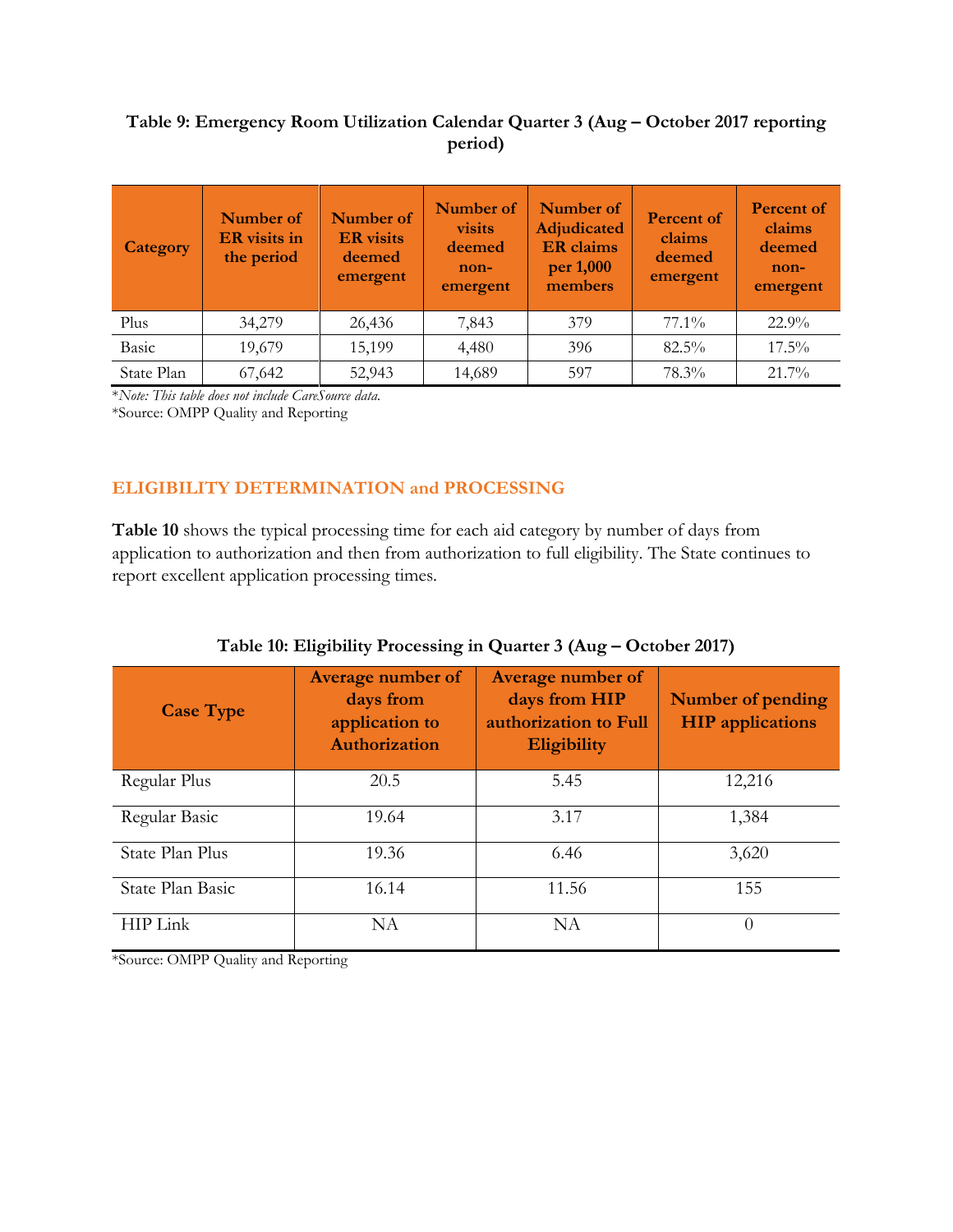#### **HIP EMPLOYER LINK**

In this quarter, new employer and employee participation in HIP Employer Link did not increase. Due to the decision to end the program, new enrollment for employers was stopped in July 2017.

Many members have been pleased with their HIP Link coverage and plan to transition to HIP Plus should HIP Link ends in 2017. To date, we still have never had a member grievance filed in this program. **Tables 11 and 12** outline program details.

# **Table 11: HIP Employer Link Enrollment in Quarter 3 (Aug – October 2017)**

|                                             | Quarter | <b>Program to Date</b> |
|---------------------------------------------|---------|------------------------|
| Employer enrollment                         |         | 100                    |
| Employee enrollment                         |         | 69                     |
| Grievances                                  |         |                        |
| Participants moving from ESI<br>to HIP Plus |         | 10                     |

\*Source: SSDW/EDW

| <b>POWER Account Balance</b> | <b>Number of Employees</b> |
|------------------------------|----------------------------|
| $$4,000-\$3,000$             | 21                         |
| $$3,000-\$2,000$             | 15                         |
| $$2,000-\$1,000$             | 20                         |
| $$1,000-$0$                  |                            |

*\*Note: all account balances will start at \$4,000* 

\*Source: DXC HIP Employer Link

# **POWER ACCOUNT CONTRIBUTIONS AND COPAYMENTS MONITORING PROTOCOLS**

Per the Special Terms and Conditions (STCs) for Indiana's section 1115 demonstration, Indiana must conduct an independent evaluation of the ER co-pay policy. The *Healthy Indiana Plan 2.0: 2016 Emergency Room Co-Payment Assessment* was completed by The Lewin Group and submitted to CMS on October 4, 2017. The Assessment evaluated data for the period of January 1, 2016 –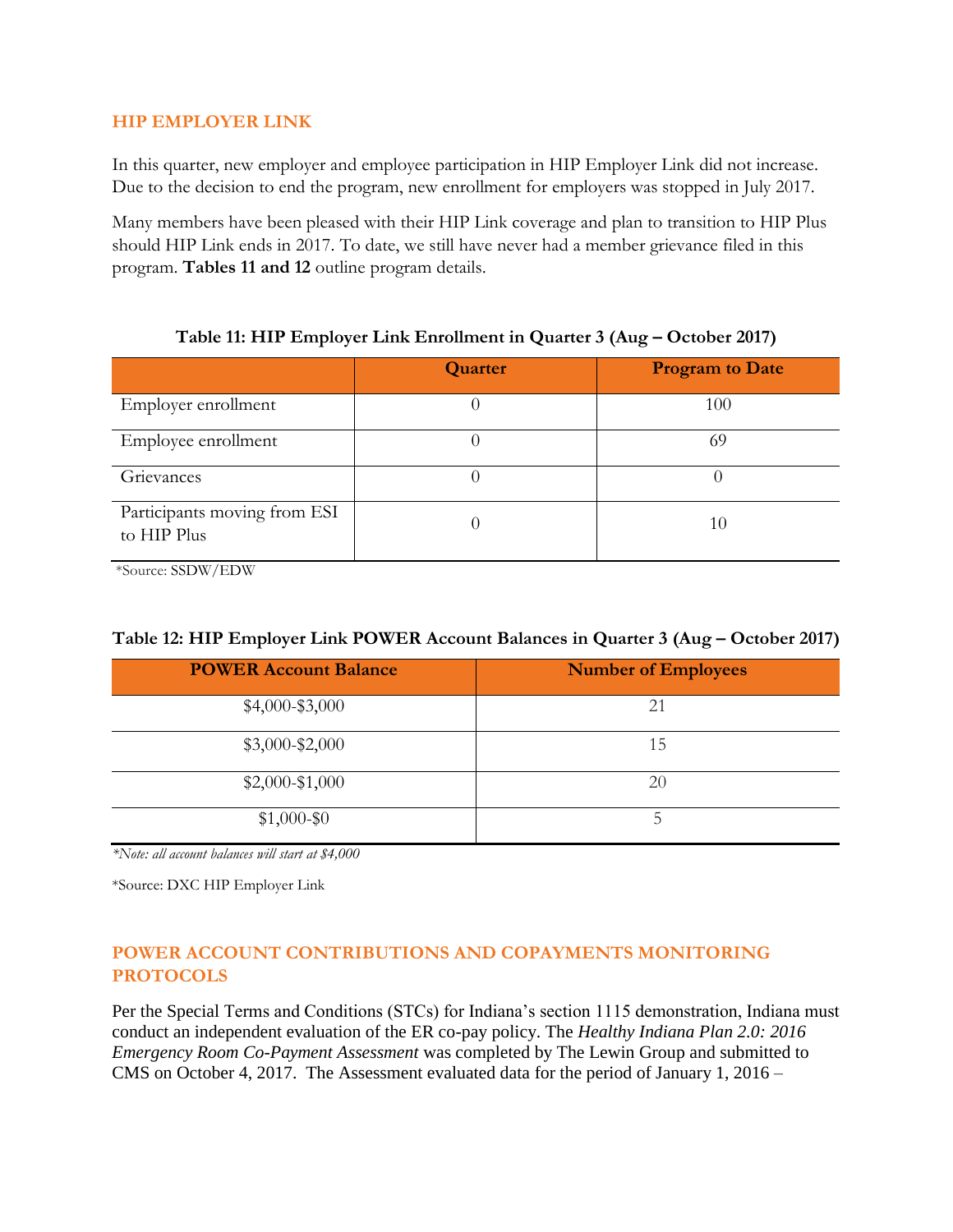December 31, 2016, examining the following variables of interest to illustrate the results of the ER co-pay policy:

- Demographic characteristics of the sample (composed of test and control group members)
- ER utilization
- Member payment of ER co-payments
- Nurse hotline use
- Urgent and primary care utilization

# **PRESUMPTIVE ELIGIBILITY**

The Presumptive Eligibility (PE) program continues to be very active in Indiana. **Table 13** details the activity for all Qualified Providers (QPs) in the program. The number of full IHCP applications submitted for individuals with PE remains strong at 84.1%, but the rate of approval for those full applications for Medicaid remains low at approximately 37.4%. The top denial reasons have been identified, and continued monitoring will be conducted for any changes. These denials include: failure to cooperate in verifying income, income exceeding program eligibility standards, and failure to verify Indiana residency.

| Provider<br><b>Type</b>                    | PE<br><b>Applications</b><br><b>Submitted</b> | <b>PE</b><br><b>Applications</b><br><b>Approved</b> | $%$ PE<br><b>Applications</b><br>Approved | <b>IHCP</b><br><b>Applications</b><br><b>Submitted</b> | <b>IHCP</b><br><b>Applications</b><br>Approved* | % IHCP<br><b>Applications</b><br>Approved** |
|--------------------------------------------|-----------------------------------------------|-----------------------------------------------------|-------------------------------------------|--------------------------------------------------------|-------------------------------------------------|---------------------------------------------|
| Acute Care<br>Hospital                     | 19,583                                        | 16,374                                              | 83.6%                                     | 7,646                                                  | 2,637                                           | 34.5%                                       |
| Community<br>Mental<br>Health<br>Center    | 1,686                                         | 1,383                                               | 82.0%                                     | 374                                                    | 121                                             | $32.4\%$                                    |
| Federally<br>Qualified<br>Health<br>Center | 2,987                                         | 2,636                                               | 88.2%                                     | 1,418                                                  | 772                                             | 54.4%                                       |
| Psychiatric<br>Hospital                    | 744                                           | 629                                                 | $84.5\%$                                  | 260                                                    | 86                                              | $33.1\%$                                    |
| Rural<br>Health<br>Clinic                  | 70                                            | 54                                                  | $77.1\%$                                  | 32                                                     | 16                                              | $50.0\%$                                    |
| County<br>Health<br>Department             | 38                                            | 34                                                  | 89.5%                                     | 29                                                     | 22                                              | 75.9%                                       |

#### **Table 13: PRESUMPTIVE ELIGIBILITY APPLICATIONS and PERFORMANCE in Quarter 3 (Aug – October 2017)**